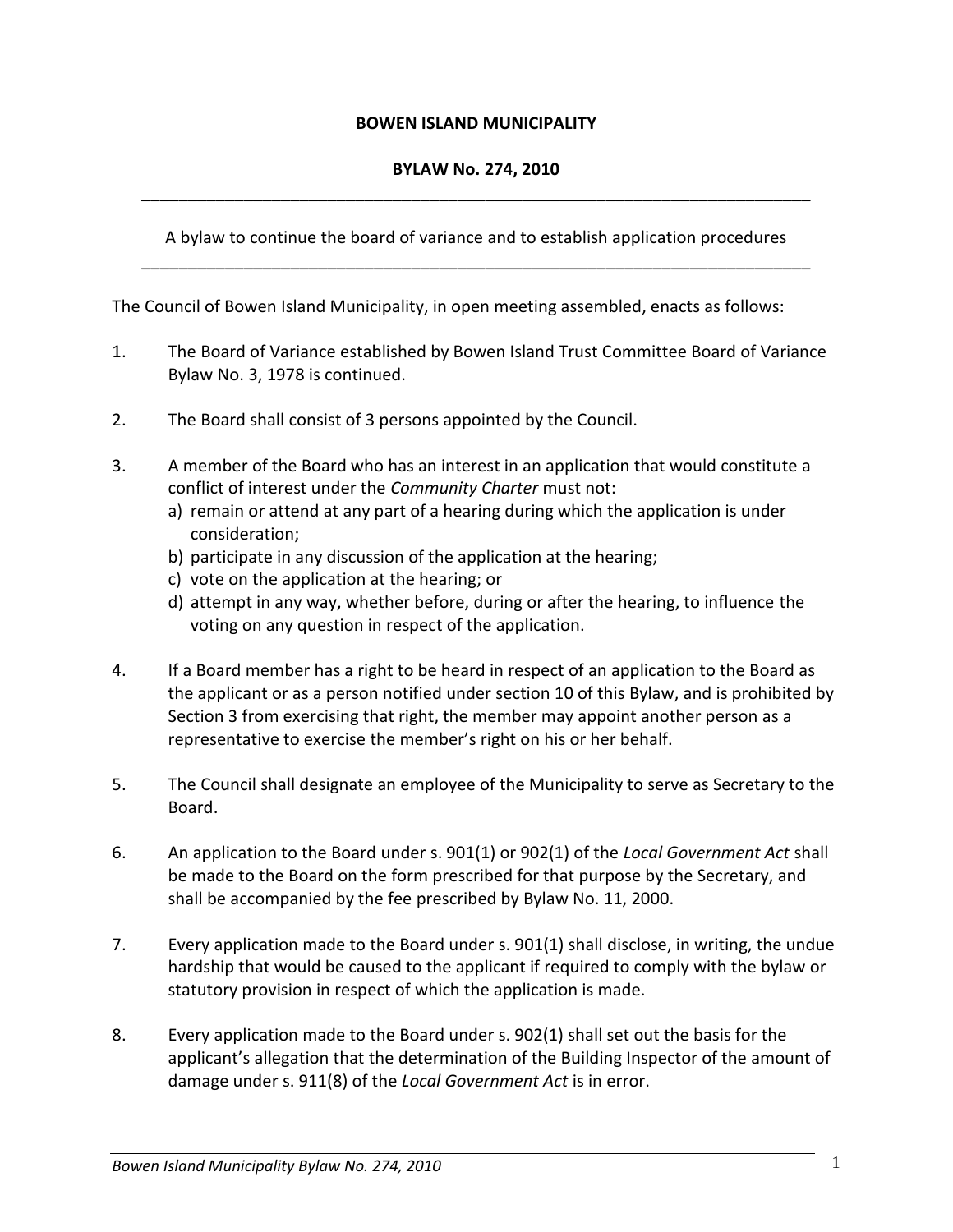- 9. The Secretary shall, on receipt of a complete application and the application fee, notify the Chair of the Board who shall fix a convenient date for the hearing of the application.
- 10. The Secretary shall, following the fixing of the date of the hearing, give notice of the hearing in writing to all persons described in s. 901(4) of the *Local Government Act*, by ordinary post mailed at least 10 clear days prior to the hearing date, addressed to each owner and tenant in occupation according to the records of the Municipality. The Secretary may, alternatively, give such notice by delivery to the premises of the owner or occupier at least 5 clear days prior to the hearing date.
- 11. For the purposes of s. 901(4) of the *Local Government Act* and this Bylaw, a parcel of land is adjacent to a parcel that is the subject of an application to the Board if the parcel shares any boundary with the parcel that is the subject of the application, or if any portion of the parcel is separated by a street or lane from and directly opposite the parcel that is the subject of the application.
- 12. The Secretary shall also give notice of the hearing in writing to the Director of Planning and the Building Inspector, at least 5 clear days prior to the hearing date.
- 13. Hearings of the Board shall be convened at the Municipal Hall or other premises on Bowen Island designated by the Chair, and shall be open to the public.
- 14. Proceedings before the Board shall be informal, and evidence need not be given under oath.
- 15. The Chair may make reasonable procedural rules for the conduct of the hearing, and may adjourn a hearing.
- 16. In addition to hearing the applicant and persons notified under section 10 of this Bylaw, the Board may hear:
	- a) the Director of Planning, or any person designated by the Director of Planning for that purpose, in relation to the matters set out in s. 901(2)(c) and 901(3) of the *Local Government Act*, in respect of an application under s. 901(1); and
	- b) the Building Inspector, in respect of an application under s. 902 of the *Local Government Act*.
- 17. The Board may, prior to or during a hearing, take a view of the premises or lands in respect of which an application is made.
- 18. The Secretary shall record in the minutes of the hearing:
	- a) a summary of the representations made by the applicant, any person notified under section 10 of this Bylaw, the Director of Planning or the Building Inspector;
	- b) the Board's determination with respect to undue hardship;
	- c) the order of the Board, including the details of any building plans and specifications to which the order refers; and